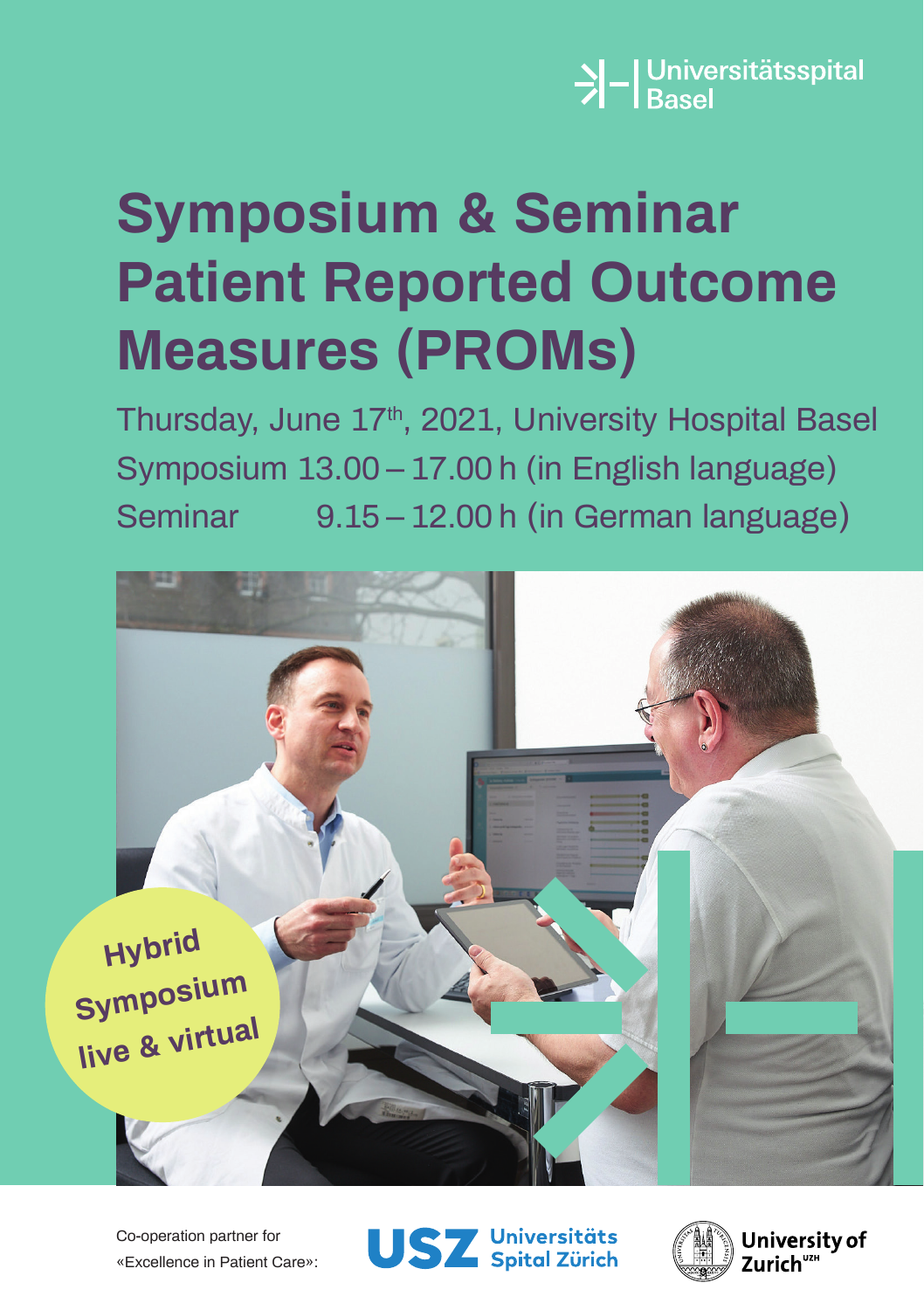

**unispital-basel.ch/promsymposium**

### **Invitation & Program**

### **PROM Symposium & Seminar, June 17th, Basel**

### **Dear colleagues**

It is a great pleasure to invite you to our third Symposium on Value Based Health Care («VBHC») with the focus on Patient Reported Outcome Measures («PROMs») at the University Hospital of Basel.

Since the first Symposium 2018 ("VBHC" in Basel) and «Shared Decision Making» in Zurich, the topic has become increasingly important in the Swiss healthcare system. The impact of PROMs as an essential component of VHBC has grown.

We are pleased to announce that Elizabeth Teisberg, Gregory Katz and Jens Deerberg-Wittram as internationally renowned speakers will present the importance of PROMs from different perspectives – now and in future.

What is the importance of PROMs under ever-changing requirements since the seminal publication «Redefining Healthcare»? How can we systemically assess the individual value of PROMs at the local and national level for costing, pricing and reimbursement?

For the first time, the symposium is preceded by a seminar (in german) in the morning, which offers interested health professionals the opportunity to learn how PROMs are implemented, what experiences we made in Basel and which pitfalls need to be considered. The seminar is particularly aimed at health professionals who are planning the implementation of PROMs in their working environment and provides insights into practical details.

Adapted to the respective pandemic situation, Symposium & Seminar are planned as a hybrid symposium. So you have the choice to be there live or to follow the lectures from home.

**Sincerely** 

University Hospital Basel University Zurich

**Dr. Florian Rüter Prof. Nikola Biller-Andorno** Head, Quality Management Director Institute of Biomedical Ethics

**Prof. Jürg Steiger Prof. Christoph A. Meier** Chief Medical Officer **Director Department Internal Medicine** University Hospital Basel University Hospital Zurich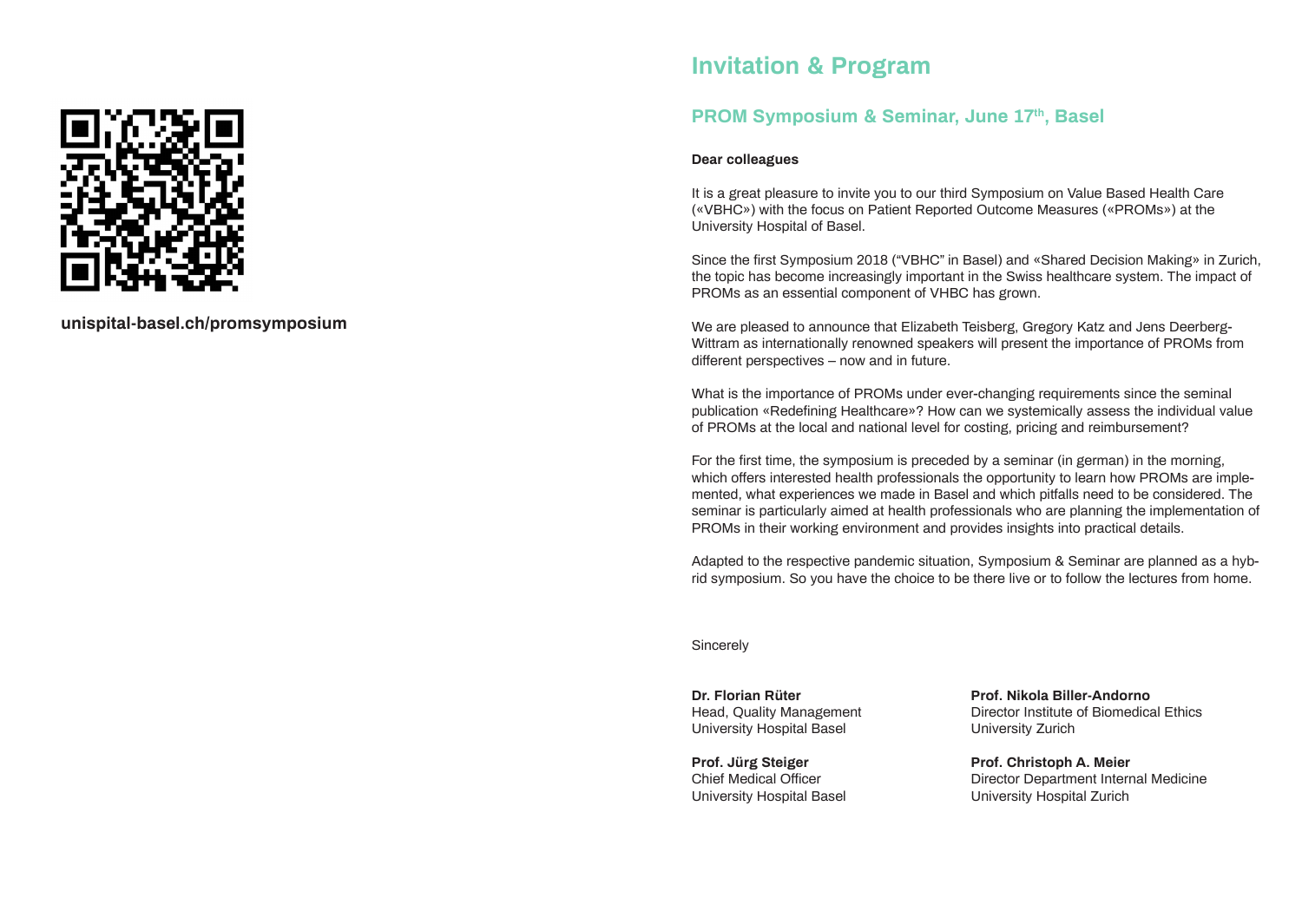# **Speakers**



### **Prof. Elizabeth Teisberg, Ph.D.**

Cullen Trust Distinguished University Chair of Value-Based Care Executive Director, The Value Institute for Health and Care University of Texas, Austin, TX, USA

Professor Elizabeth Teisberg, Ph.D., is Executive Director of the Value Institute for Health and Care, a collaboration between the Dell Medical School and the McCombs School of Business at the University of Texas. She is the co-creator of the concept of valuebased health care delivery as the co-author, with Michael E. Porter, of Redefining Health Care: Creating Value-Based Competition on Results.

Professor Teisberg, an expert in transformational innovation and the implementation of highvalue health care, keynotes and advises organizations internationally. In addition to her service on the leadership team at Dell Medical School, she is a senior associate at Harvard's Institute for Strategy and Competitiveness.

The Value Institute for Health and Care offers a platform for the international community of leaders transforming health care. The Institute conducts research on implementing strategy, culture, measurement and payment to enable high-value health care. The Value Institute for Health and Care also works to transform health care through education, offering a Master of Science in Health Care Transformation degree, as well as custom executive education and virtual leadership rounds focused on the "how-to" of leading and implementing high-value health care.

Professor Teisberg earned her Ph.D. in engineering at Stanford University. She has served on the faculties of Dartmouth's School of Medicine, University of Virginia's Darden School of Business, and Harvard Business School.



### **Dr. Jens Deerberg-Wittram**

Jens Deerberg-Wittram is the Chief Executive Officer and President of RoMed, a German non-profit health system. He is the founding President of the International Consortium for Health Outcomes Measurement (ICHOM). Before joining ICHOM in 2012, he served from 2002 to 2012 as the CEO of a German for-profit 15 hospital, 4.800 beds provider organization.

Dr. Deerberg-Wittram has worked as a healthcare strategy consultant for over 10 years. He finished a management trainee program in worldwide leading medtechcompany. He served in various healthcare associations, e.g. as a board member of the German Private Hospitals' Association and the OECD high level expert group on health statistics.

Dr. Deerberg-Wittram received his medical degree from the University Kiel. He has been a Senior Fellow and Faculty Member of the Harvard Business School and regular lecturer on value-based healthcare.



### **Prof. Gregory Katz**

A professor at the University of Paris School of Medicine, Gregory Katz holds the Chair of Innovation & Value in Health. Prof. Katz is the academic director of the EU report entitled Implementing Value-Based Health Care in Europe: Handbook for Pioneers (EIT Health, 2020). He is also president of PromTime, a health data science company specialized in Value-Based Health Care

(VBHC). An architect of outcome-driven ecosystems, PromTime is commissioned by the French Ministry of Health to coordinate the first VBHC experiment on cataracts that incentivizes practitioners on high-value care.



### **Dr. Florian Rüter**

Head of Quality Management at University Hospital Basel. As an experienced professional in surgical quality and patient safety, he and his team are driving the adoption of Patient Reported Outcome Measures ("PROMs"), embedded in the concept of Value Based Health Care ("VBHC").

Florian Rüter, a specialist in cardiac surgery, completed his medical education in Germany. In addition to surgical training, organizational development of a heart transplant program led him to Basel, where he supplemented his interests with clinical and quality management. He graduated in "Leadership in Healthcare" and "Team Dynamics in Change and Coaching" (University of Applied Sciences Northwestern Switzerland) and completed the Harvard Business School Executive Education "Strategy for Health Care Delivery".

The focus of his work in Basel as well as in various commissions and working groups nationwide and internationally is on linking quality-enhancing measures with the overall concept of Value Based Healthcare. The implementation of the concept, which is anchored in the corporate strategy of the USB, makes an exemplary step towards sustainable patient-centeredness with the hospital-wide use of PROMs for now more than 15 disease conditions.



### **Sophie-Christin Ernst**

Sophie-Christin Ernst is Research Fellow at the Department of Health Care Management at the Technical University (TU) Berlin. Her current research focuses on strategies for the implementation of PROMs in various health system contexts and the transparency of quality of care.

She received her medical degree from the University of Münster and graduated from the Chair of Innovation & Value in Health at Université Paris Descartes (France) in 2018. Prior to her position at TU Berlin, she worked as part of the research team lead by Prof. Gregory Katz at Université Paris Descartes – primarily contributing to a report commissioned by EIT Health, drawing practical lessons from leading European medical centers involved in valuebased health care. Her work so far has focused on elements of value-based healthcare, such as outcome-based payment, outcome measurement and the transparency of quality of care.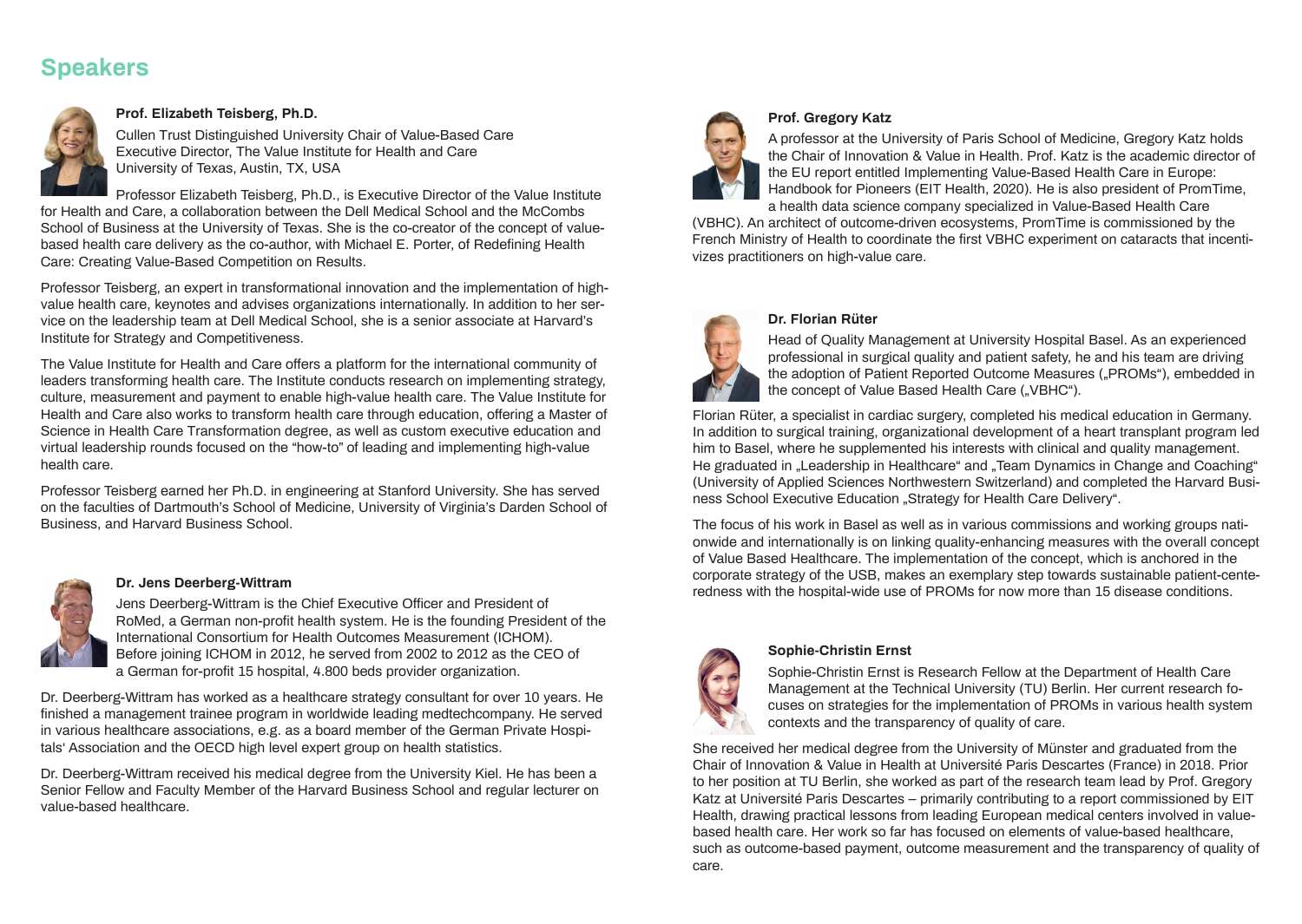## **Program | Morning PROM Seminar**  (in German language)

| 8.30h   | Registration and Coffee (on site participants)                                                                                                                                                                                                            |
|---------|-----------------------------------------------------------------------------------------------------------------------------------------------------------------------------------------------------------------------------------------------------------|
| 9.15h   | Welcome & Introduction<br>Dr. Florian Rüter                                                                                                                                                                                                               |
| 9.30h   | Implementing PROMs – how to make it a success (and how not)<br>Annabell Müller, Selina Bilger                                                                                                                                                             |
| 10.15h  | <b>IT Solutions for PROMs</b><br>Dr. Valerie Kirchberger, Katrin Laubach, Hendrik Stork                                                                                                                                                                   |
| 11.00 h | Virtual Site Visits PROMs at USB (including Q&A with protagonists):<br><b>PROMs in Inflammatory Bowel Disease   Prof. Jan Niess</b><br><b>PROMs in Breast Cancer   Daniela Richner</b><br><b>PROMs in Orthopedics and Traumatology   Dr. Murat Bilici</b> |
| 11.45 h | <b>Closing Remarks</b><br>Dr. Florian Rüter                                                                                                                                                                                                               |
| 12.00 h | Lunch Break                                                                                                                                                                                                                                               |

### **Speakers**

**Dr. Murat Bilici** Orthopedic Surgeon, University Hospital Basel

**Selina Bilger** Data Analyst and Project Manager, Quality Management, University Hospital Basel

**Dr. Valerie Kirchberger** Chief Medical Officer, Heartbeat Medical Solutions GmbH, Berlin, Germany

**Katrin Laubach** Project Manager, ICT, University Hospital Basel

**Annabell Müller** Data Analyst and Project Manager, Quality Management, University Hospital Basel

**Prof. Jan Niess** Senior Consultant Gastroenterology/Hepatology, Clarunis University Center for Gastrointestinal and Liver Diseases Basel

**Daniela Richner** Breast Care Nurse, Breast Cancer Center, University Hospital Basel

### **Hendrik Stork**

Director Customer Relations, Heartbeat Medical Solutions GmbH, Berlin, Germany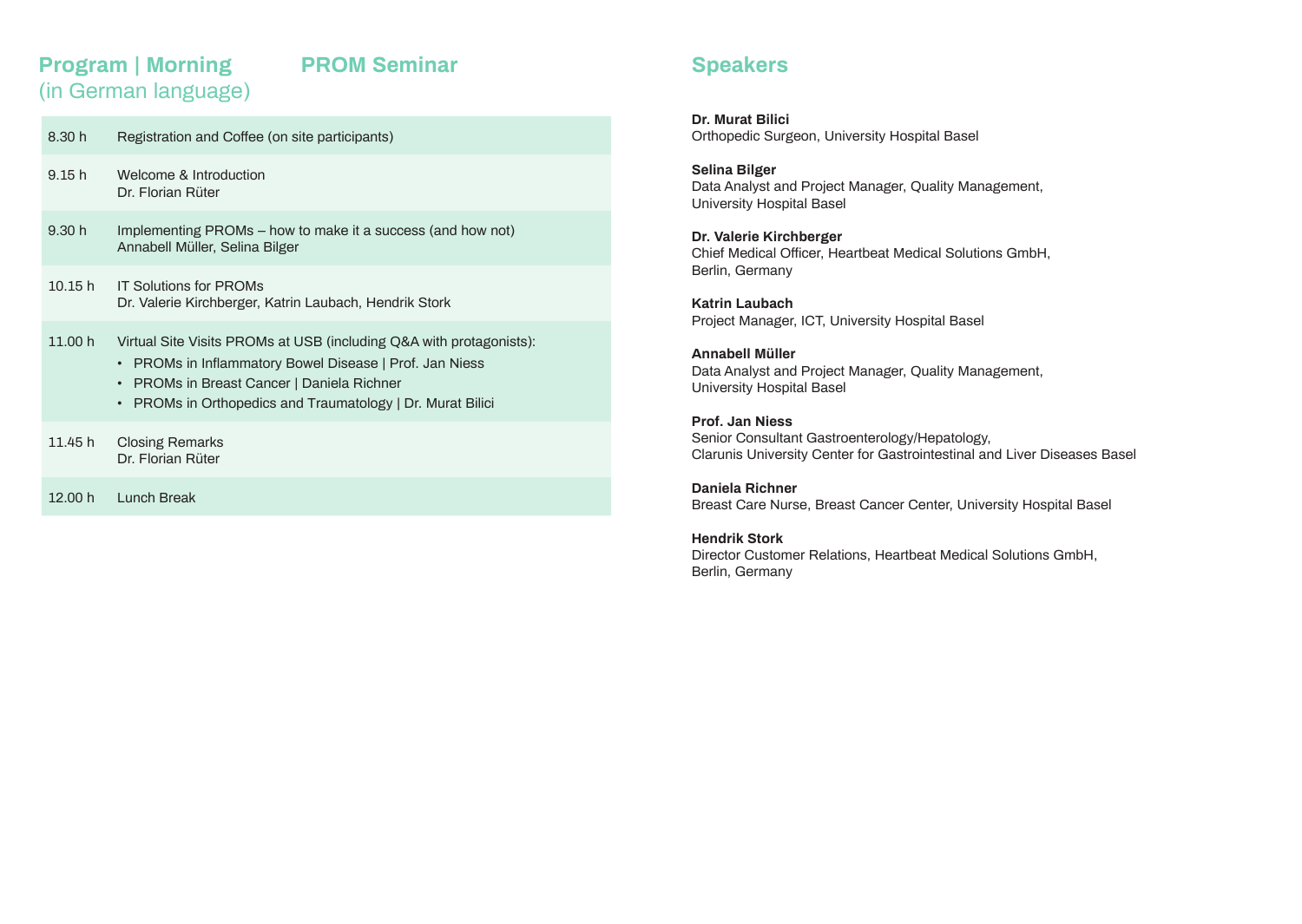# **Program | Afternoon PROM Symposium**  (in English language)

# 12.30 h Registration and Coffee (on site participants) 13.00 h Welcome & Introduction Dr. Florian Rüter, Prof. Jürg Steiger 13.15 h Keynote Lecture – The Value of PROMs to achieve better outcomes Prof. Elizabeth Teisberg 13.45 h Driving change in the health care system with PROMs – The European Perspective Prof. Gregory Katz 14.15 h Moderated discussion including Q&A Prof. Christoph A. Meier 14.30 h Network break 15.00 h Economic Impact of PROMs Dr. Jens Deerberg-Wittram 15.30 h Advancing the implementation of PROMs towards a national scale – A framework for health systems Sophie-Christin Ernst 15.45 h Basel experience with PROMs in daily practice Dr. Florian Rüter 16.00 h Moderated discussion including Q&A Prof. Nikola Biller-Andorno 16.20 h Panel discussion with speakers and local PROM protagonists: Prof. Leo Bonati, Prof. Daniel Rikli, Prof. Walter Weber 16.50 h Closing Remarks Prof. Christoph A. Meier

17.00 h End of Symposium

# **Speakers | Panelists**

**Prof. Leo Bonati** Head Stroke Center, University Hospital Basel

**Dr. Jens Deerberg-Wittram** CEO, ROMED-Kliniken, Rosenheim, Germany, Former Founding President ICHOM

**Sophie-Christin Ernst** Research Fellow, Department of Healthcare Management, Berlin University of Technology, Germany

**Prof. Gregory Katz** Chair of Innovation & Value in Health, University of Paris School of Medicine, France

**Prof. Daniel Rikli** Head, Department Orthopedics & Traumatology, University Hospital Basel

**Prof. Elizabeth Teisberg** Executive Director, Value Institute for Health & Care, Dell Medical School and McCombs School of Business, University of Texas, Austin, USA

**Prof. Walter Weber** Head, Department Breast Surgery, University Hospital Basel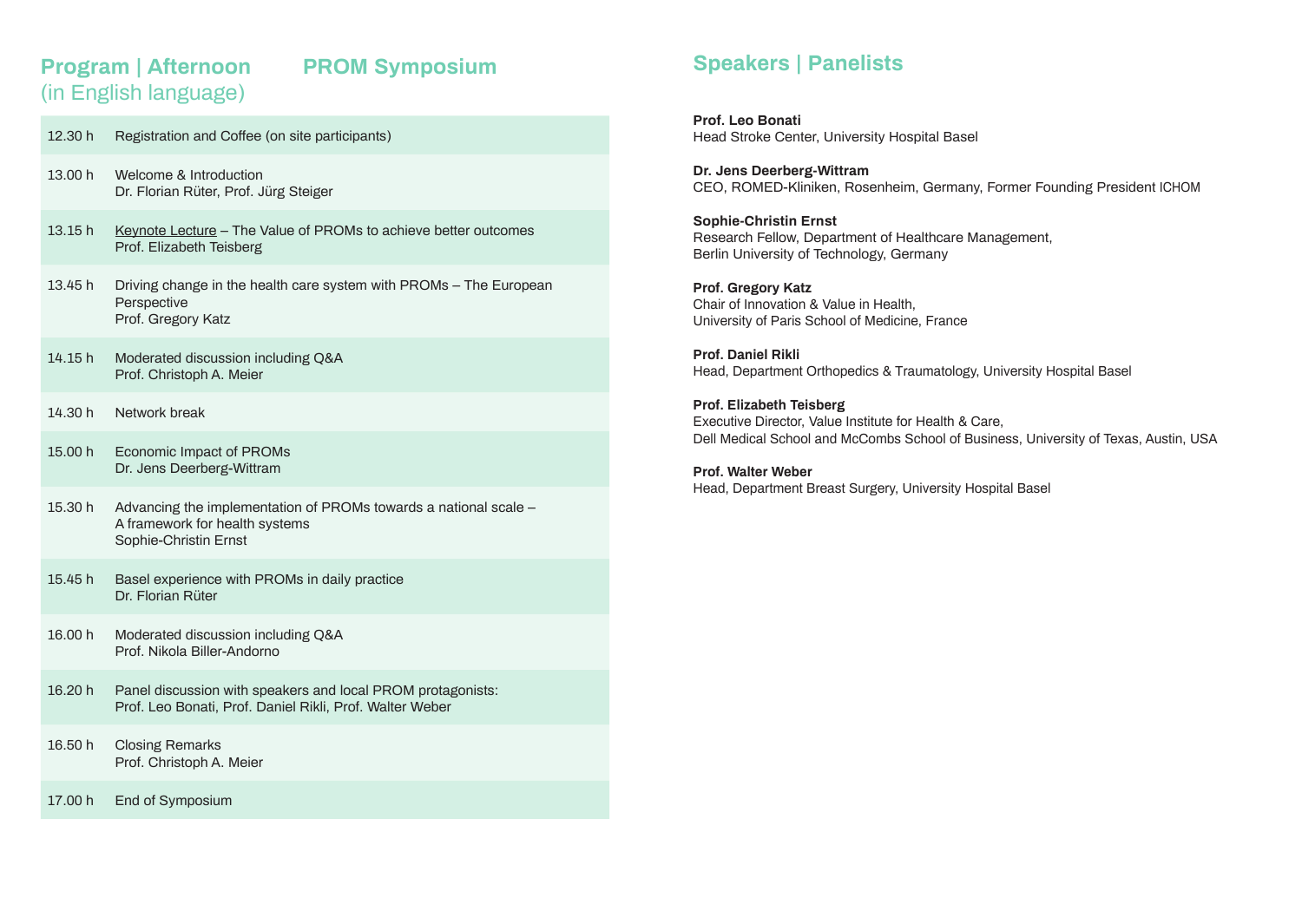# **Program Committee «Excellence in Patient Care»**

**Prof. Nikola Biller-Andorno** Director, Institute of Biomedical Ethics and History of Medicine, University Zurich

**Dr. Francesca Giuliani** Head, Quality Management, University Hospital Zurich

**Prof. Sabina Hunziker** Deputy Chief, Physician Psychosomatics & Head Physician, Medical Communication, University Hospital Basel

**Prof. Tanja Krones** Head Physician, Clinical Ethics, University Hospital Zurich Research Fellow Institute of Biomedical Ethics and History of Medicine, University Zurich

**Prof. Christoph A. Meier** Director Department Internal Medicine, University Hospital Zurich

**Dr. Florian Rüter** Head, Quality Management, University Hospital Basel

**Prof. Jürg Steiger** Chief Medical Officer & Director Department, Transplantation Immunology & Nephrology, University Hospital Basel

# **Local Organizing Committee University Hospital Basel**

**Selina Bilger** Data Analyst and Project Manager, Quality Management

**Annabell Müller** Data Analyst and Project Manager, Quality Management

**Dr. Florian Rüter** Head Quality Management, Chief Medical Office

**Prof. Jürg Steiger** Chief Medical Officer & Director Department Nephrology & Transplantation Immunology, University Hospital Basel

**Michelle Tran** Assistant, Chief Medical Officer

# **Registration**

We are looking forward to your participation.



**unispital-basel.ch/promsymposium**